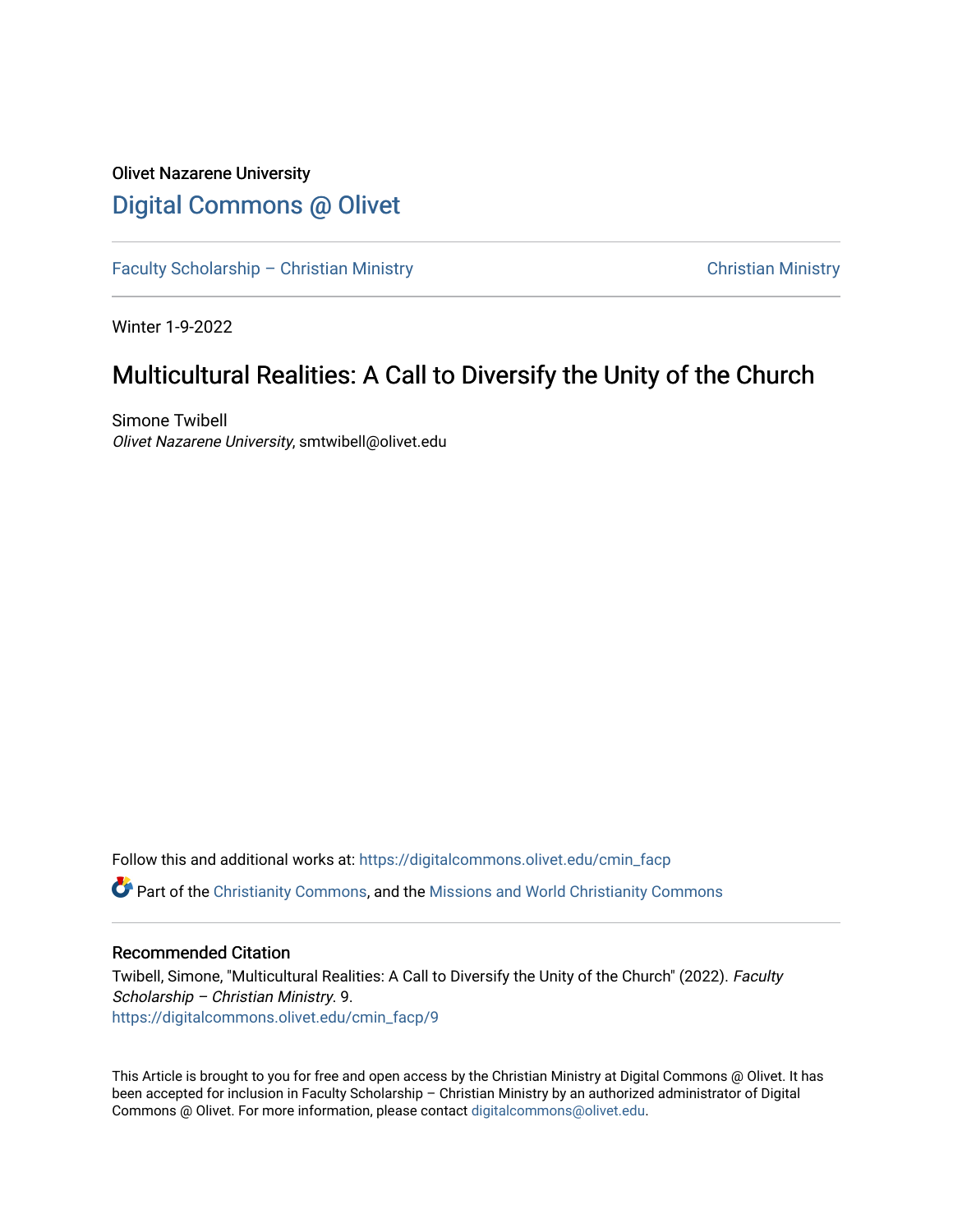# **Multicultural Realities: A Call to Diversify the 'Unity' of the Church**

Simone Mulieri Twibell

With the advent of modernization and globalization, the social landscape of our world has been rapidly changing. Urbanization and new patterns of migration have contributed to the formation of a complex tapestry of cultural plurality. As a result, the social fabric of society has undergone a swift transformation, challenging Christians to continually think about their faith in new ways. Perhaps like never before, in the last few decades America has seen large new multicultural populations emerge. It does not take a social scientist to recognize that our world is diverse, our cities and towns are changing, and our schools and workplaces are very different than they used to be. As David Livermore wisely states, all across our country, "neighborhoods are experiencing the shift from a largely monocultural populace to an increasingly diverse one."<sup>1</sup>

In light of this emerging phenomenon, a question naturally arises. If all these places are as diverse as they appear to be, why aren't our churches better reflecting this reality? Nearly half a century ago, Martin Luther King, Jr. called 11:00 a.m. on Sunday morning the "most segregated hour in America."² Half a century later, many are still wondering if it is possible to have a truly multi-ethnic and multicultural<sup>3</sup> church that reflects our changing realities and the ultimate reality of the eschaton. Given the history of racial tension in our country, are multi-ethnic churches even desirable? Are multicultural churches a viable possibility? After all, doesn't the Church grow faster if it's homogenous? Is it feasible to be committed to the unity of the church and seek out more effective ways to embrace the diversity of cultures represented in our midst? This article seeks to address these questions.

### **Church Growth or Kingdom Work?**

During the 1970s and 1980s the writings of Donald McGavran and Peter Wagner provided a major impetus for embracing homogeneous worship as a model for congregations. The central principle of the church growth movement centered around the Homogeneous Unit Principle (HUP), which affirms that people are naturally inclined to be with others like themselves and, therefore, in the desire to reach others for Christ, racial, linguistic or class barriers should be eliminated.4 The principle also holds that the gospel should be contextualized so that the people we are trying to reach feel *at home* in the church we are inviting them to

join. Regrettably, in the attempt to focus on growth strategies, the importance of intentionally forming multi-cultural congregations that appropriately reflect the changing landscape of our neighborhoods has been largely neglected. Fear of the unknown and lack of cultural intelligence have too often driven church leaders to dismiss the importance of diversifying their fellowship with believers of other ethnicities, languages, and races. What is required is a continual effort to mobilize leaders with a greater appreciation for this type of kingdom work.

Andrew Walls, in a monumental essay, highlights two key principles of the gospel as it intersects culture. First, Walls discusses the *Indigenizing Principle*, which emphasizes the impossibility of separating an individual from his or her social context as well as the desire "to make the Church … *a place to feel at home*."5 Without a doubt, the gospel accepts people as they are, irrespective of their cultural background or geographical location. However, it goes a step further, inviting them to transcend their own cultural milieu to embrace kingdom values in which God's creative action is fully expressed. Walls's second principle, the *Pilgrim Principle*, must be held in tandem. Here, Walls argues that in this world we will never be completely at home since to be "faithful to Christ will put [a Christian] out of step with his society."6 Thus, the *particulars* of an individual's culture are associated with the *universal* aspects of the new creation, and both need to be present in our effort to reach the lost.

These principles ought to remain in creative tension. After all, the church is not only the visible gathering of believers here

on earth, but it is also an eschatological community. As such, it is the new society in the present age which has tasted the powers of the age to come. Not only has the church been blessed with the great promise of the Holy Spirit being poured out upon all men and women, but it has also been called to anticipate on earth the life of heaven. Therefore, developing cultural richness and heterogeneous fellowship in the midst of a world full of racial tension, xenophobia, and bigotry is the task ahead. In this anticipation, shouldn't we begin to think anew what it means to be the church in a globalized world and racialized country?

### **The Racial Problem**

In their seminal book, *Divided by Faith*, sociologists Michael Emerson and Christian Smith set out to show how theology, history, and the structures of religious institutions combine in powerful ways to divide Christians along racial lines. The team of researchers conducted extensive research around the country to assess the current situation of racial tension in America. They were awestruck by how racially homogeneous the social world of most evangelicals tends to be.7 This perception is informed by an individualized theological worldview that blinds many evangelicals to the social realities and injustices experienced by minority groups. This should alert us to the difficulty that traditional and conservative churches experience where members not only have limited contact with individuals from other cultural groups, but who make little effort to bridge these gaps. As a result of the research conducted by Emerson and Smith, a second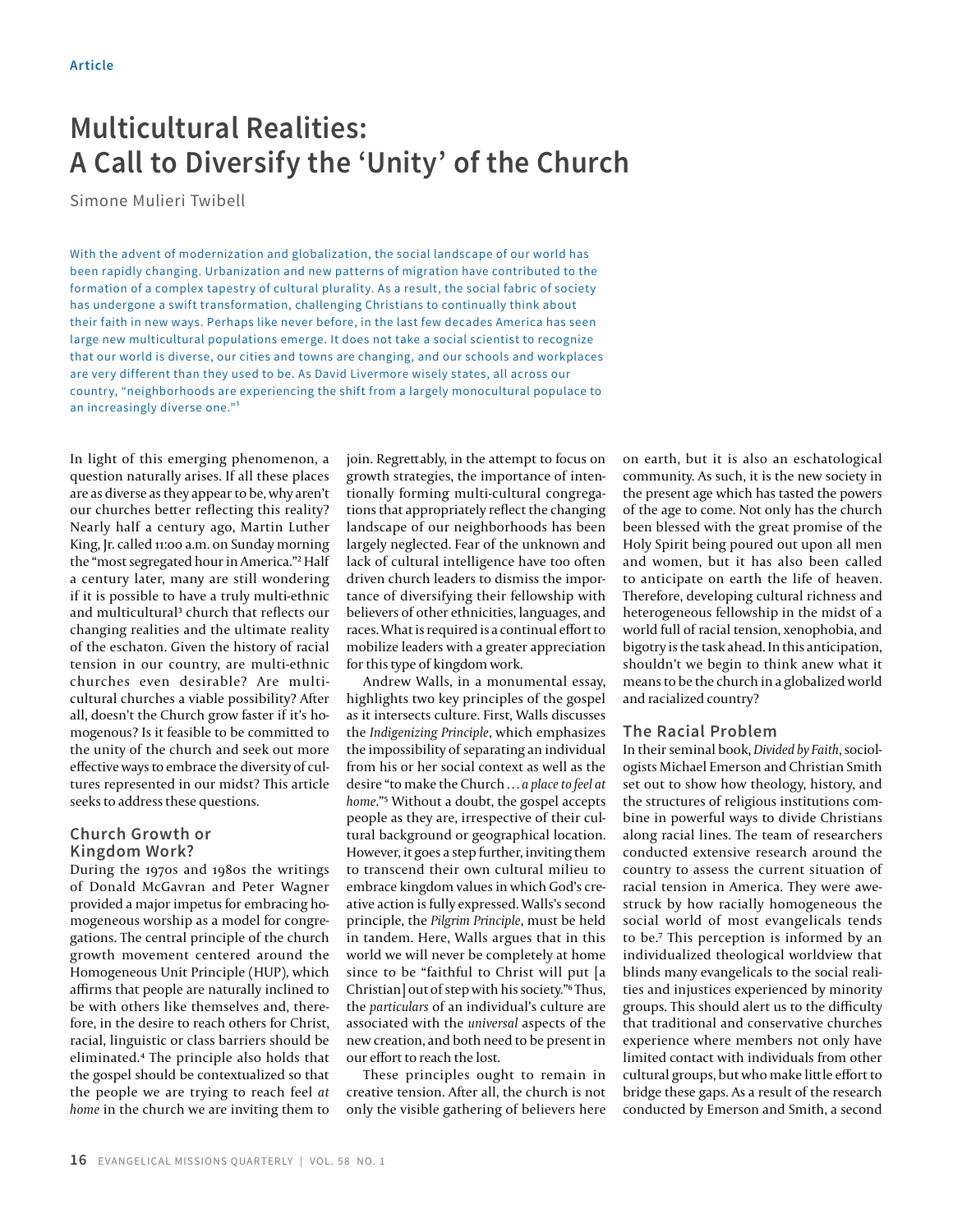

volume was released, *United by Faith*, where the writers argue that multiracial churches can offer a unique opportunity for Christians to unlock the doors of racial reconciliation, which will require great intentionality and humility.<sup>8</sup>

### **Intergroup Contact Theory**

The truth is that when mixing culturally and ethnically diverse groups, the potential for misunderstanding may naturally arise. Thus, we must first consider the attitudes that will lead to positive intergroup relationships between different cultures or races. Social psychologists have long understood that intergroup contact has the potential to reduce prejudice and discrimination as well as alleviate tension between culturally diverse groups. In fact, Intergroup Contact Theory, formulated by Allport in 1954, states that direct intergroup contact can have positive effects for intergroup relations, especially when the following four conditions are present: equal status between the groups in the situation, common goals, intergroup

cooperation, and the support of authorities.9

Recent research, however, has expanded Allport's original idea. At first, theorists thought that moving people out of their original groups (e.g., ethnicity) and placing them as members of a new group (e.g., Christians) would contribute to reduced prejudice between the groups. However, Pettigrew affirms that such "recategorization" is not enough to extend positive attitudes beyond the group situation. That is, members of the group might not display discriminatory attitudes towards those they have come in contact with, but this initial contact is not enough to extend their positive attitudes towards members of the opposite race outside of the group. Instead, Pettigrew states that what is needed is "salient recategorization."10 By that he means that in order for the perception of the larger group to be altered, we have to see the cultural "other" *both* as a member of the new group (church) and as a member of their original group (ethnicity/ race).<sup>11</sup> That is, when considering a multicultural church setting, in order to enhance

intergroup relations, it becomes necessary to seek to not only place culturally diverse individuals together in the same setting, but to strive to provide opportunities for meaningful interaction among the members in which differences and similarities are both addressed for positive outcomes to emerge.

### **Practical Considerations**

What follows is a few implications for developing and sustaining multicultural congregations. First, we must remember we are cultural beings, and, therefore, *cultural differences matter*. A lack of shared culture will naturally lead to misunderstandings and unnecessary barriers in interpersonal relationships across racial and ethnic lines. Good intentions are not sufficient to foster and nourish a vital and successful multicultural congregation. As Priest and Priest once noted, "one must not treat complex cultural and structural dynamics in purely moralistic and spiritual terms."12 Appreciation for culture will only be acquired as people come into intentional contact with